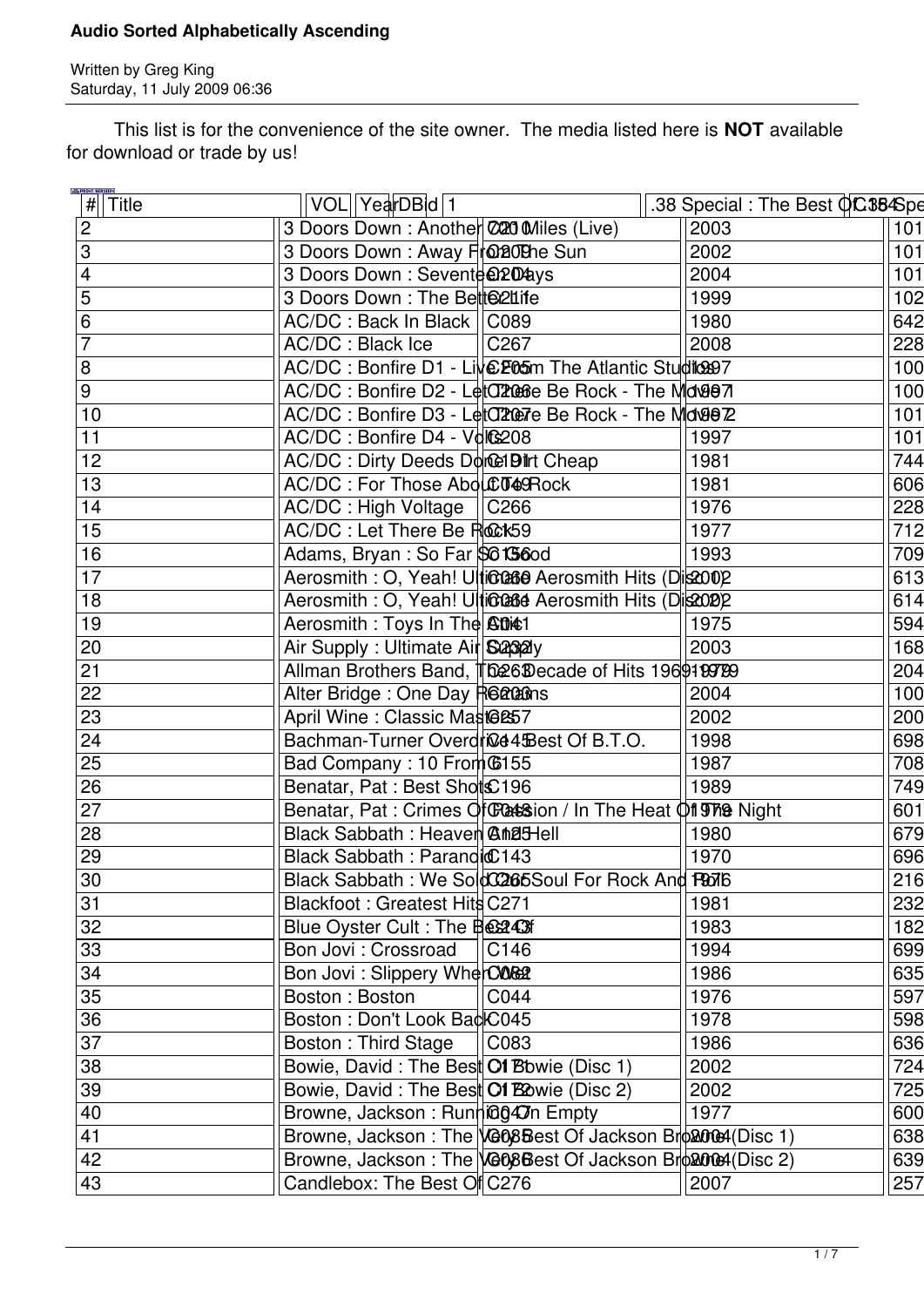| 44              | Cars, The : Complete Greate 8t Hits                                        | 2002                                                            | 655              |
|-----------------|----------------------------------------------------------------------------|-----------------------------------------------------------------|------------------|
| 45              | Cheap Trick : The Greates 280ts                                            | 2002                                                            | 170              |
| 46              | Chicago: The Very Best Cf(@nly The Beginning) 2002 1                       |                                                                 | $\overline{7}22$ |
| 47              |                                                                            | Chicago: The Very Best Coll 70 mly The Beginning 20082 2        | 723              |
| 48              | Cinderella: Rocked, Wired & & Blused                                       | 2005                                                            | 711              |
| 49              | Collins, Phil: Hits<br>C112                                                | 1998                                                            | 665              |
| 50              | Cooper, Alice : Billion DoCa4Babies                                        | 1973                                                            | 183              |
| 51              | Cooper, Alice: Billion Dollard Babies (Deluxe)                             | 1973                                                            | 183              |
| 52              | Cooper, Alice: Dirty Diarca7ds                                             | 2008                                                            | 232              |
| 53              |                                                                            | Cooper, Alice: Mascard & M88nsters - The Best (1200) the Cooper | 741              |
| 54              | Cooper, Alice: WelcomeC028y Nightmare                                      | 1975                                                            | 582              |
| 55              | <b>Creed: Greatest Hits</b><br>C024                                        | 2004                                                            | 577              |
| 56              | Creed: Human Clay<br>C006                                                  | 1999                                                            | 559              |
| $\overline{57}$ | Creed: My Own Prison  C007                                                 | 1997                                                            | 560              |
| 58              | <b>Creed: Weathered</b><br>C005                                            | 2001                                                            | 558              |
| 59              | Creedence Clearwater Records : Chronicle, Vol.                             | 1994                                                            | 637              |
| 60              | Crosby, Stills & Nash: GCEC65 Hits                                         | 2005                                                            | $\overline{718}$ |
| 61              | Crow, Sheryl: Sheryl Crowl 95                                              | 1996                                                            | 748              |
| 62              | Deep Purple: The Very <b>Example</b>                                       | 1974                                                            | 591              |
| 63              | Def Leppard: High and DD915                                                | 1981                                                            | 568              |
| 64              | Def Leppard: Hysteria   C052                                               | 1987                                                            | 604              |
| 65              | Def Leppard: On Throug COTIGE Night                                        | 1980                                                            | 569              |
| 66              | Def Leppard: PyromaniaC068                                                 | 1983                                                            | 621              |
| 67              | Def Leppard: Vault - DefCteppard's Greatest Hits 1995                      |                                                                 | 706              |
| 68              | Dio: Holy Diver<br>C144                                                    | 1983                                                            | 697              |
| 69              | Dire Straits: Brothers In A014                                             | 1985                                                            | 567              |
| 70              | Dire Straits : Dire Straits C111                                           | 1978                                                            | 664              |
| $\overline{71}$ | Dire Straits: Sultans Of String (Greatest Hits)                            | 1998                                                            | 717              |
| $\overline{72}$ | Dishwalla: Pet Your Frie <sup>6088</sup>                                   | 1995                                                            | 641              |
| $\overline{73}$ |                                                                            | 1973                                                            | 658              |
| 74              | Doobie Brothers, The: <b>Codatest Hits</b><br>Eagles : Hell Freezes 006028 | 1994                                                            | 581              |
| $\overline{75}$ | Eagles: Hotel California C178                                              | 1976                                                            | 731              |
| 76              | Eagles: The Very Best <b>CCOBLe</b> Eagles (Disc 1)                        | 2003                                                            | 633              |
| $\overline{77}$ | Eagles: The Very Best <b>CCOB</b> the Eagles (Disc 2)                      | 2003                                                            | 634              |
| 78              |                                                                            | Elton John: Captain Fan Cabo & The Brown Dirt OSW Boys          | 661              |
| 79              | Elton John: Goodbye YellowBrick Road                                       | 1973                                                            | 663              |
|                 |                                                                            | 1977                                                            |                  |
| 80              | Fleetwood Mac: Rumou                                                       |                                                                 | 593              |
| 81              |                                                                            | Fleetwood Mac: The Very 188st Of Fleetwood Magnetic 1)          | $\overline{726}$ |
| 82              |                                                                            | Fleetwood Mac: The Very 1Best Of Fleetwood Ma2002sc 2)          | 727              |
| 83              | Fogerty, John: Centerfiec079                                               | 1985                                                            | 632              |
| 84              | Foghat: The Best Of $F\phi\phi$ and $\phi$                                 | 1975                                                            | 629              |
| 85              | Foreigner: Complete Greasest Hits                                          | 2002                                                            | 592              |
| 86              | Frampton, Peter: FrampCOOO9omes Alive (Disc                                | 1976                                                            | 562              |
| 87              | Frampton, Peter: FrampContOomes Alive (Disc 2)1976                         |                                                                 | 564              |
| 88              | Genesis: Turn It On Agan 13                                                | 1999                                                            | 666              |
| 89              | Great White: Once Bitte 6239                                               | 1987                                                            | 170              |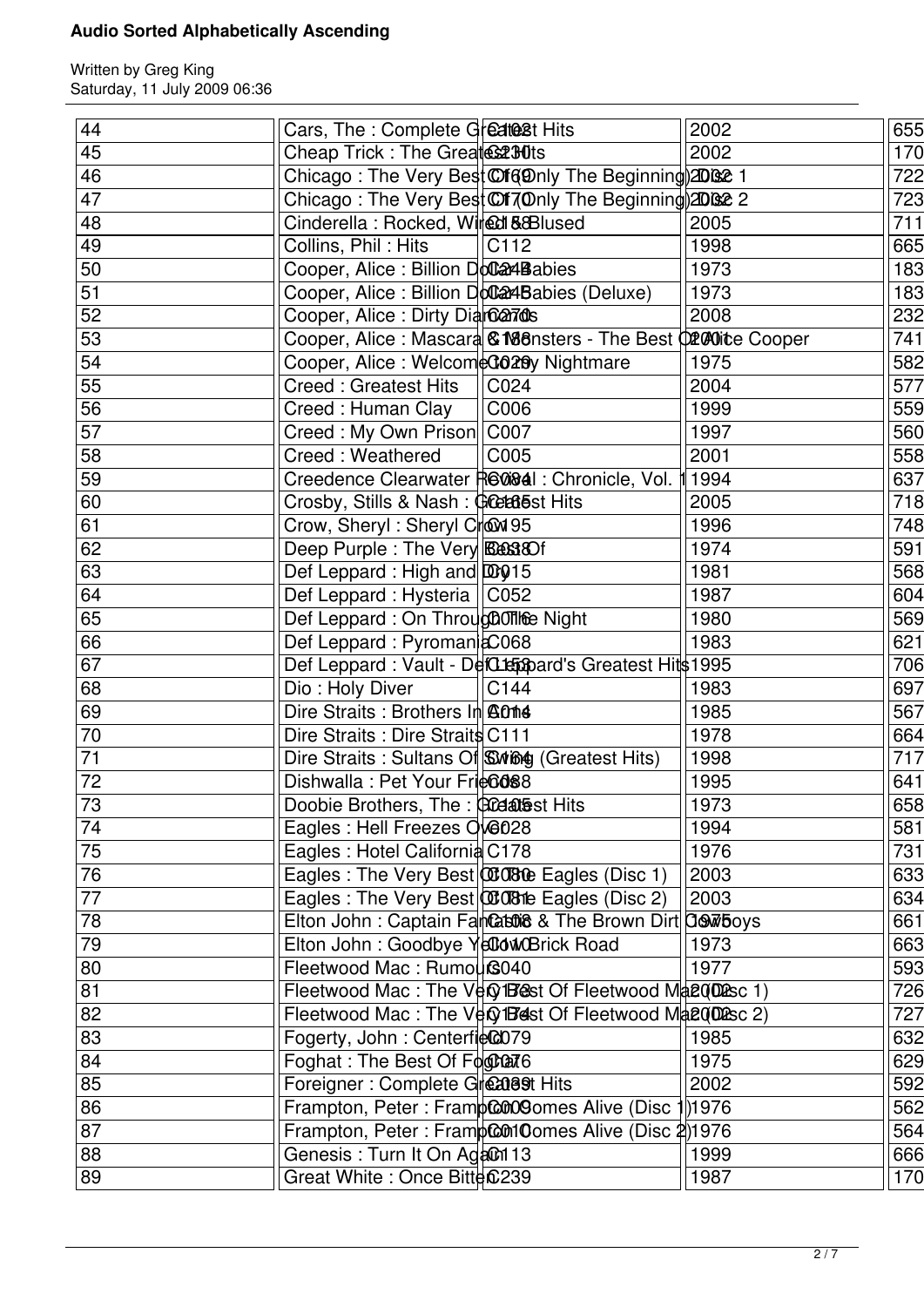| $90\,$           | Great White: Twice Shy C240                             | 1989 | 170              |
|------------------|---------------------------------------------------------|------|------------------|
| 91               | Guns N' Roses : Appetite CO62Destruction                | 1987 | 615              |
| 92               | Guns N' Roses : G N' R $\log$ 1                         | 1989 | 624              |
| 93               | Hagar, Sammy: The Essential Red Collection              | 2004 | 675              |
| 94               | Hall & Oates : The Very Best 10f                        | 2001 | 182              |
| 95               | Head East: Flat As A Parotake                           | 1975 | 745              |
| 96               | Heart: Brigade<br>C <sub>103</sub>                      | 1990 | 656              |
| 97               | Heart: Greatest Hits<br>C104                            | 1998 | 657              |
| 98               | Heart: The Road Home C123                               | 1995 | 676              |
| 99               | Hillsong: Mighty To Say 273                             | 2000 | 247              |
| 100              | Hootie & The Blowfish : Cracked Rear View               | 1994 | 653              |
| 101              | Idol, Billy: Greatest Hits C167                         | 2001 | 720              |
| 102              | INXS: The Greatest HitsC221                             | 1994 | 122              |
| 103              | Jackson, Michael: Thrill@228th anniversary)             | 2008 | 247              |
| 104              | Jethro Tull: The Very BeSt164 Jethro Tull               | 2001 | 737              |
| 105              | Joel, Billy: The Complete 2224 Collection (Disc 1) 1985 |      | 136              |
| 106              | Joel, Billy: The Complet EP25 Collection (Disc 2) 1985  |      | 136              |
| 107              |                                                         |      |                  |
|                  | Joel, Billy: The Complet EP26 Collection (Disc 3) 1985  |      | 136              |
| 108              | Joplin, Janis: Greatest Hut\$57                         | 1973 | 710              |
| 109              | Journey : Departure<br>C <sub>182</sub>                 | 1980 | 735              |
| 110              | $\overline{C183}$<br>Journey: Escape                    | 1981 | 736              |
| 111              | Journey: Evolution<br>C011                              | 1979 | 563              |
| $\overline{112}$ | C026<br>Journey: Greatest Hits                          | 1996 | 579              |
| 113              | Journey : Infinity<br>C025                              | 1978 | $\overline{578}$ |
| $\overline{114}$ | Judas Priest: British Stee077                           | 1980 | 630              |
| 115              | Judas Priest: Metalogy (C08631)                         | 2004 | 616              |
| 116              | Judas Priest: Metalogy (O06642)                         | 2004 | 617              |
| 117              | Judas Priest: Metalogy (C08653)                         | 2004 | 618              |
| 118              | Judas Priest: Metalogy (O0864)                          | 2004 | 619              |
| 119              | Kansas: The Best Of KaGSAS                              | 1984 | 622              |
| 120              | C179<br>KISS: Destroyer                                 | 1976 | 733              |
| 121              | KISS: Dressed To Kill<br>C181                           | 1975 | 734              |
| 122              | KISS: The Very Best Of <b>K139</b>                      | 2002 | 672              |
| 123              | Krokus: Stay Awake All Not (The Best Of)                | 1989 | 589              |
| 124              | Led Zeppelin: Houses QCTM8 Holy                         | 1973 | 571              |
| 125              | Led Zeppelin : I<br>C019                                | 1969 | 572              |
| 126              | Led Zeppelin: II<br>C020                                | 1969 | 573              |
| 127              | Led Zeppelin: III<br>C003                               | 1969 | $\overline{5}55$ |
| 128              | Led Zeppelin : In Throug CO5 Dut Door                   | 1978 | 610              |
| 129              | Led Zeppelin : IV (ZOSOC027                             | 1974 | 580              |
| 130              | Led Zeppelin: Physical Graffiti (Disc 1)                | 1975 | 584              |
| 131              |                                                         | 1975 |                  |
|                  | Led Zeppelin: Physical <b>Grass</b> i (Disc 2)          |      | 585              |
| 132              | Led Zeppelin : Presence C002                            | 1976 | 554              |
| 133              | Lewis & The News, Hue C10 the Flies (Greatest Hits 96   |      | 654              |
| 134              | Linkin Park: Hybrid The $\mathbb{Q}$ 26                 | 2000 | 678              |
| 135              | Linkin Park: Meteora<br>C127                            | 2003 | 680              |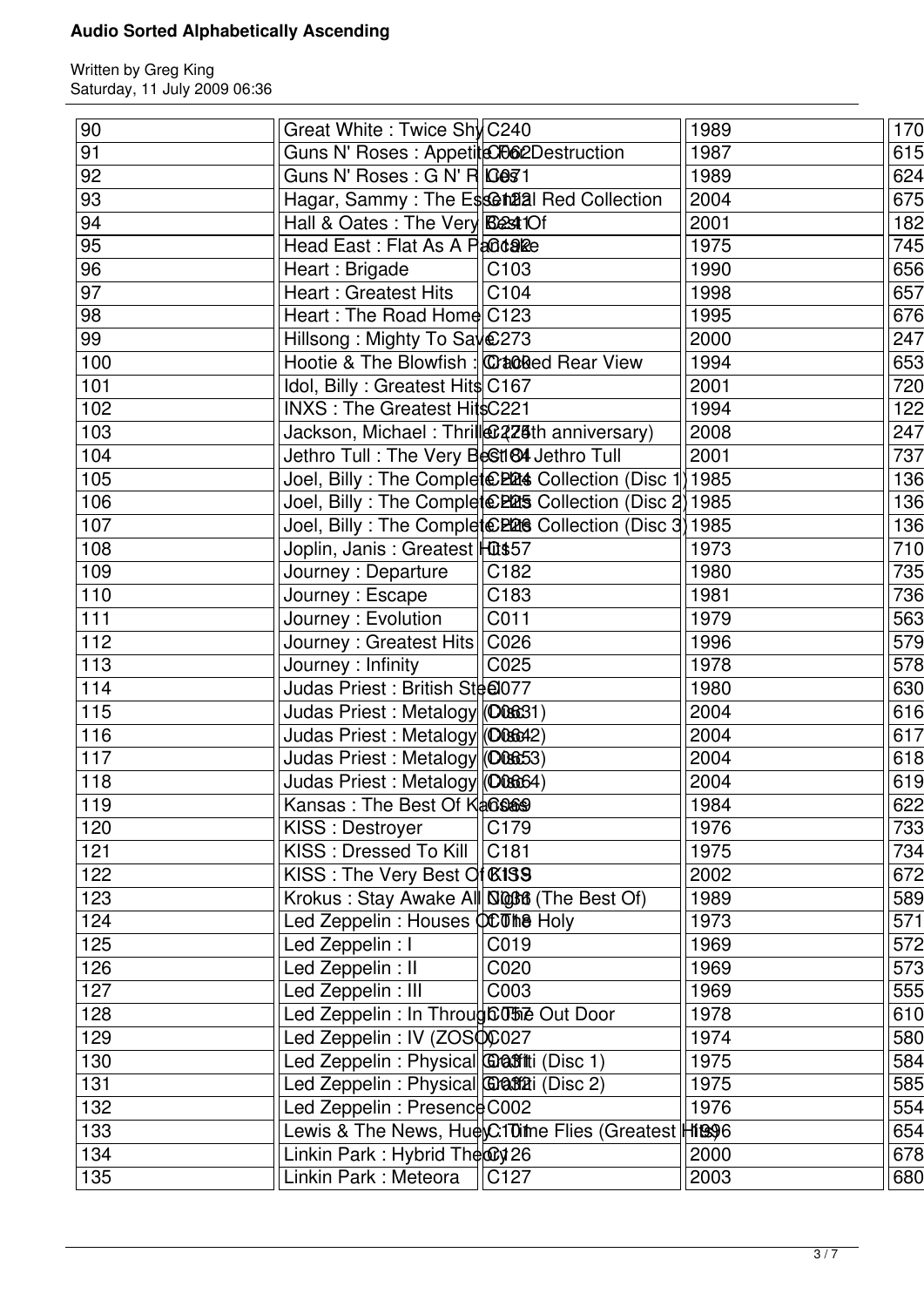| 136 | Linkin Park: Reanimation $0.128$                             |      | 2002 | 681 |
|-----|--------------------------------------------------------------|------|------|-----|
| 137 | Little River Band: Best 00:272                               |      | 2003 | 234 |
| 138 | Lynyrd Skynryd: ViciousC283e                                 |      | 2003 | 169 |
| 139 | Lynyrd Skynyrd: All-Time Coreatest Hits                      |      | 1975 | 628 |
| 140 | Lynyrd Skynyrd: Give MCBB&k My Bullets                       |      | 1976 | 169 |
| 141 | Matchbox Twenty: Exile C24Mainstream 1 of 2                  |      | 2007 | 185 |
| 142 | Matchbox Twenty: Exile C24Mainstream 2 of 2                  |      | 2007 | 185 |
| 143 | Matchbox Twenty: Mad S0380n                                  |      | 2000 | 583 |
| 144 | Matchbox Twenty: MoreO2AM You Think You Are 2002             |      |      | 203 |
| 145 | Matchbox Twenty: Yourselft00r Someone Like You996            |      |      | 660 |
| 146 | Mayer John : Heavier Thing50                                 |      | 2003 | 191 |
| 147 | Mayer, John: ContinuumC235                                   |      | 2006 | 170 |
| 148 | McCartney & Wings, Pauc2B and On The Run                     |      | 1973 | 165 |
| 149 | Mellencamp, John: The Best BThat I Could Do                  |      | 1997 | 701 |
| 150 | Metallica: Black Album   C116                                |      | 1991 | 669 |
| 151 | Metallica : St Anger                                         | C269 | 2008 | 232 |
| 152 | Money, Eddie: Sound QO2200ey                                 |      | 1989 | 121 |
| 153 | Monster Ballads: Disc 1 6228                                 |      | 2006 | 146 |
| 154 | Monster Ballads: Disc 2 6229                                 |      | 2006 | 146 |
| 155 | Motley Crue: Red, WhiteC& Strue (Disc 1)                     |      | 2005 | 648 |
| 156 | Motley Crue: Red, WhiteC& Counter (Disc 2)                   |      | 2005 | 649 |
| 157 | Nazareth: Best Of Naza@177                                   |      | 1975 | 730 |
| 158 | Nazareth: Hair Of The D6463                                  |      | 1975 | 716 |
| 159 |                                                              |      |      | 746 |
| 160 | New Radicals: Maybe You'98 Been Brainwashed1998              |      | 2001 | 136 |
| 161 | Newman, Randy: The Beaz3f                                    |      | 2003 | 116 |
|     | Nickelback: The Long Road 5                                  |      | 2001 |     |
| 162 | Nickleback: Silver Side 0212                                 |      |      | 115 |
| 163 | Nicks, Stevie: The Encharted Works Of Stevie Nicks (Disc 1)  |      |      | 702 |
| 164 | Nicks, Stevie: The Enchartsal Works Of Stevie Nicks8(Disc 2) |      |      | 703 |
| 165 | Nicks, Stevie: The Encharts of Stevie Niters (Disc 3)        |      |      | 704 |
| 166 | Nirvana : In Utero                                           | C072 | 1993 | 625 |
| 167 | Nirvana: Nevermind                                           | C067 | 1991 | 620 |
| 168 | Nugent, Ted: Great Gon2022                                   |      | 1981 | 575 |
| 169 | Offspring, The - Greates 0275                                |      | 2006 | 251 |
| 170 | Osbourne, Ozzy: The BIZzard Of Oz w/Bonus                    |      | 1981 | 677 |
| 171 | Osbourne, Ozzy : The ESte®tal Ozzy (Disc 1)                  |      | 2003 | 742 |
| 172 | Osbourne, Ozzy : The <b>Els te®tial Ozzy</b> (Disc 2)        |      | 2003 | 743 |
| 173 | Outlaws, The : The Best C2242he Outlaws                      |      | 1996 | 181 |
| 174 | Petty & The HeartbreakeCst, 4Tom : Greatest Hits             |      | 1993 | 700 |
| 175 | Pink Floyd: Animals                                          | C259 | 1977 | 203 |
| 176 | Pink Floyd: Dark Side <b>OCO24</b> Moon w/Bonus              |      | 2005 | 574 |
| 177 | Pink Floyd: Echos - Disc2261                                 |      | 2001 | 204 |
| 178 | Pink Floyd: Echos - Disc2262                                 |      | 2001 | 204 |
| 179 | Pink Floyd: Meddle                                           | C260 | 1971 | 203 |
| 180 | Pink Floyd: Obscured BCC568uds                               |      | 1972 | 203 |
| 181 | Pink Floyd: The Wall (Disco33)                               |      | 1979 | 586 |
|     |                                                              |      |      |     |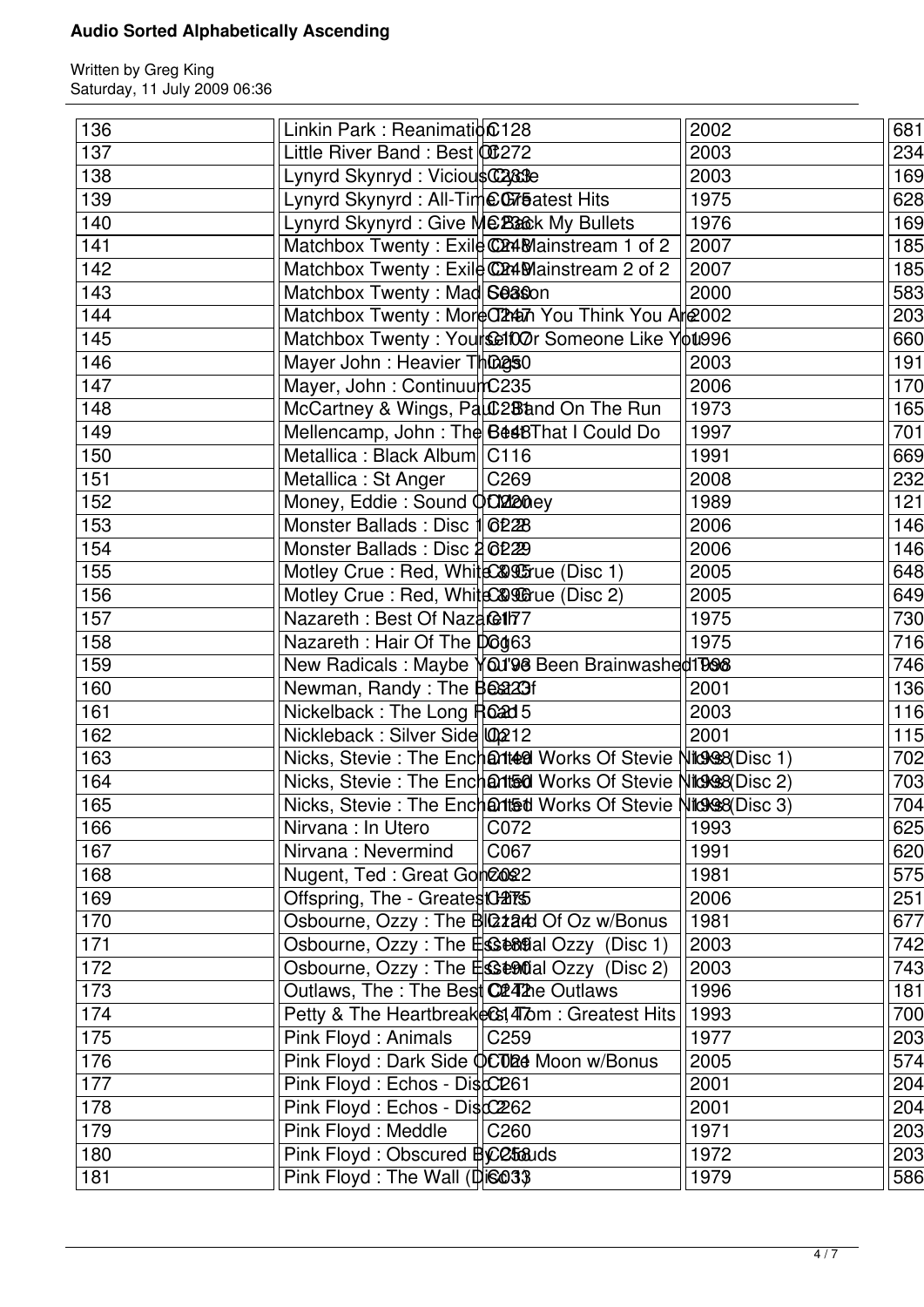| 182 | Pink Floyd : The Wall (Disco 34             |                                                                | 1979 | 587              |
|-----|---------------------------------------------|----------------------------------------------------------------|------|------------------|
| 183 | Pink Floyd: Wish You W6085Here              |                                                                | 1975 | 588              |
| 184 | Poison: Poison's Greate Stillarts 1986-1996 |                                                                | 1996 | 674              |
| 185 | Police, The : Greatest Hiß106               |                                                                | 1992 | 659              |
| 186 | Queen: Greatest Hits I   C055               |                                                                | 1994 | 608              |
| 187 | Queen: Greatest Hits II C056                |                                                                | 1992 | 609              |
| 188 | Queen: The Game                             | C073                                                           | 1980 | 626              |
| 189 | Queensryche : Queensrca88                   |                                                                | 1983 | 229              |
| 190 | Quiet Riot : Mental Healt6070               |                                                                | 1983 | 623              |
| 191 | Rainbow: The Very BestC265                  |                                                                | 1997 | 200              |
| 192 | Ratt: Ratt & Roll 81-91 C160                |                                                                | 1991 | 713              |
| 193 |                                             | REO Speedwagon: The Casential REO Speedwagon4(Disc 1)          |      | 611              |
| 194 |                                             | REO Speedwagon: The CGS9ntial REO Speedwagon4(Disc 2)          |      | 612              |
| 195 |                                             | REO Speedwagon: You C287 Tune A Piano But You Gan't Tuna Fish  |      | 169              |
| 196 |                                             | REO Speedwagon: You C238What You Play For 1977                 |      | 170              |
| 197 | Rolling Stones: Forty Licoss&Bisc 1)        |                                                                | 2002 | 739              |
| 198 | Rolling Stones: Forty Licks&Disc 2)         |                                                                | 2002 | 740              |
| 199 |                                             | Rolling Stones: Jump Back7Best Of The Rolling S308es 1971-1993 |      | 728              |
| 200 | Rush: 2112                                  | C037                                                           | 1975 | 590              |
| 201 |                                             |                                                                | 1977 | 899              |
|     | Rush: A Farewell to Kings199                |                                                                |      |                  |
| 202 | Rush: A Show Of Hands (277 & 1989)          |                                                                | 1989 | 454              |
| 203 | Rush: Caress of Steel                       | C197                                                           | 1975 | 854              |
| 204 | Rush: Counterparts                          | C279                                                           | 1993 | 454              |
| 205 | Rush: Feedback (Cover S2829s)               |                                                                | 2004 | 454              |
| 206 | Rush: Fly By Night                          | C280                                                           | 1975 | 454              |
| 207 | Rush: Grace Under Press278                  |                                                                | 1984 | 454              |
| 208 | Rush: Hemispheres                           | C281                                                           | 1978 | 454              |
| 209 | Rush: Hold Your Fire                        | C283                                                           | 1987 | 454              |
| 210 | Rush: Moving Pictures   C284                |                                                                | 1981 | $\overline{454}$ |
| 211 | Rush: Permanent Wave £046                   |                                                                | 1980 | 599              |
| 212 | Rush: Power Windows                         | C <sub>285</sub>                                               | 1985 | $\overline{4}54$ |
| 213 | Rush: Presto                                | C286                                                           | 1989 | 455              |
| 214 | Rush: Roll The Bones                        | C287                                                           | 1991 | 455              |
| 215 | Rush: Rush                                  | C198                                                           | 1974 | 898              |
| 216 | Rush: Signals                               | C288                                                           | 1982 | 455              |
| 217 | Rush: Snakes & Arrows C289                  |                                                                | 2007 | 455              |
| 218 | Rush: Test For Echo                         | C <sub>290</sub>                                               | 1996 | 455              |
| 219 | Rush: Vapor Trails                          | C291                                                           | 2002 | 455              |
| 220 | Santana: Best Of (Vol 100117                |                                                                | 1998 | 670              |
| 221 | Santana: Best Of (Vol 2C118                 |                                                                | 2000 | 671              |
| 222 | Sayer, Leo: The Very Bes234 Leo Sayer       |                                                                | 2000 | 169              |
| 223 | Scorpions: Blackout                         | CO <sub>51</sub>                                               | 1982 | 603              |
| 224 | Scorpions : Box Of Scorpion 960 (Disc 1)    |                                                                | 2004 | 643              |
| 225 | Scorpions : Box Of Scorpions (Disc 2)       |                                                                | 2004 | 644              |
| 226 | Scorpions : Box Of Scorpions2 (Disc 3)      |                                                                | 2004 | 645              |
| 227 | Scorpions : Love At First Suing             |                                                                | 1984 | 570              |
|     |                                             |                                                                |      |                  |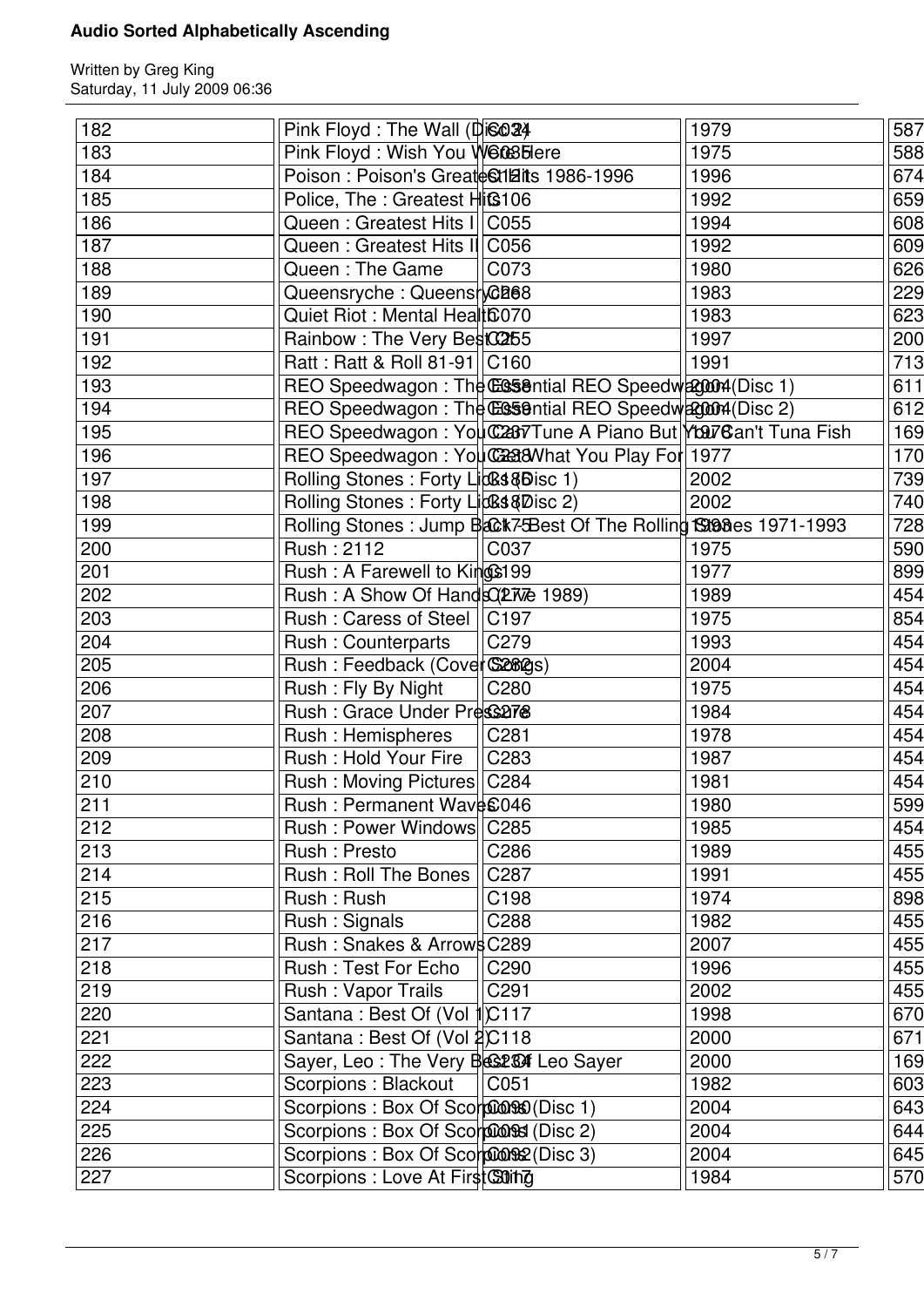| 228 | Seger, Bob : Greatest Hit S074                         | 1994 | 627 |
|-----|--------------------------------------------------------|------|-----|
| 229 | Skid Row: Skid Row<br>C <sub>120</sub>                 | 1989 | 673 |
| 230 | Slade: Get Yer Boots OIC-1558e Best Of Slade           | 2004 | 705 |
| 231 | Soundgarden: Superunknaan                              | 2010 | 475 |
| 232 | Springsteen, Bruce: Live2925-1985 Disc 1 of 3 1997     |      | 192 |
| 233 | Springsteen, Bruce: Live 25375-1985 Disc 2 of 3 1997   |      | 200 |
| 234 | Springsteen, Bruce: Live 2945-1985 Disc 3 of 3 1997    |      | 200 |
| 235 | Squier, Billy: 16 Strokes GTOO Best Of Billy Squiet995 |      | 662 |
| 236 | Starship: The Very Best C222                           | 1997 | 136 |
| 237 | Steve Miller Band: Great& \$99Hits                     | 1978 | 652 |
| 238 | Styx: Big Bang Theory   C141                           | 2005 | 694 |
| 239 | Styx: Cornerstone<br>C138                              | 1979 | 691 |
| 240 | C137<br>Styx: Crystal Ball                             | 1976 | 690 |
| 241 | Styx: Cyclorama<br>C142                                | 2003 | 695 |
| 242 | Styx: Edge Of The Cent@y40                             | 1990 | 693 |
| 243 | Styx: Equinox<br>C139                                  | 1975 | 692 |
| 244 | Styx: Greatest Hits<br>C008                            | 1995 | 561 |
| 245 | Styx: Kilroy Was Here<br>C185                          | 1983 | 738 |
| 246 | Styx: Paradise Theater C134                            | 1981 | 687 |
| 247 | Styx: Pieces Of Eight  <br> C135                       | 1978 | 688 |
| 248 | Styx: The Grand IllusionC136                           | 1977 | 689 |
| 249 | Supertramp: Breakfast  C202erica                       | 1979 | 101 |
| 250 | Supertramp: Crime of the 2000 tury                     | 1974 | 900 |
| 251 | Supertramp: Crisis What C20sis                         | 1977 | 901 |
| 252 | Supertramp: The Very B66178f Supertramp                | 1994 | 631 |
| 253 | Sweet: The Best Of Sweet 66                            | 1993 | 719 |
| 254 | Talking Heads : Best O† Calking Heads                  | 2004 | 729 |
| 255 | Thin Lizzy: Dedication   C161                          | 1991 | 714 |
| 256 | Third Eye Blind : Third <b>#oel B4ind</b>              | 1997 | 747 |
| 257 | Thomas, Rob: Something2466Be                           | 2005 | 203 |
| 258 | Thorogood George & The Destroyers : Hits               | 2004 | 121 |
| 259 | Toto: Superhits<br>C180                                | 2001 | 732 |
| 260 | Train: Drops Of Jupiter C013                           | 2001 | 566 |
| 261 | Triumph: Classics<br>C <sub>256</sub>                  | 1989 | 200 |
| 262 | Tubes, The - The Best of C2966                         | 1992 | 786 |
| 263 | Twisted Sister: Stay Hur@t62                           | 1983 | 715 |
| 264 | U2: Best Of 1980-1990 C023                             | 1998 | 576 |
| 265 | U2: The Best Of 1990-2000001                           | 2002 | 553 |
| 266 | Van Halen: 1984<br>C043                                | 1984 | 596 |
| 267 | Van Halen: Best Of Both COGGIlds (Disc 1)              | 2004 | 646 |
| 268 | Van Halen: Best Of Both CORM-Ids (Disc 2)              | 2004 | 647 |
| 269 | Van Halen: II<br>C004                                  | 1979 | 557 |
| 270 | Van Halen: Van Halen   C012                            | 1978 | 565 |
| 271 | Van Halen : Women AndCCC4i2dren First                  | 1980 | 595 |
| 272 | Van Morrison: Still On TO 25 The Greatest Hits         | 2007 | 191 |
| 273 | Various : Ozzie Under Colet3                           | 2005 | 116 |
|     |                                                        |      |     |